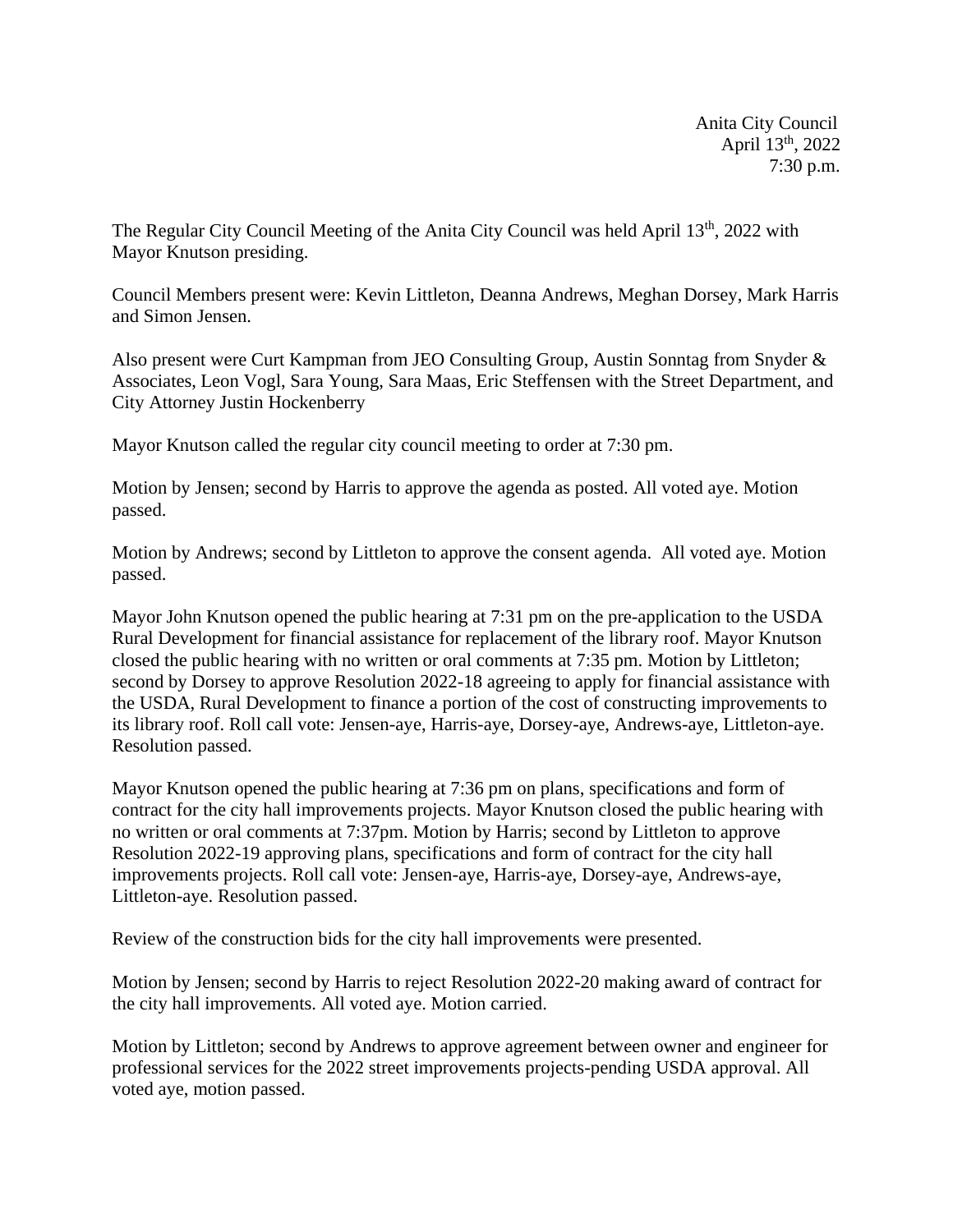Motion by Littleton; second by Dorsey to approve Resolution 2022-21 approving credit card for Library Director- Sara Young with \$1,000 limit per purchase. Roll call vote: Jensen-aye, Harrisaye, Dorsey-aye, Andrews-aye, Littleton-aye. Resolution passed.

Motion by Littleton; second by Harris to approve Resolution 2022-22 approving the Designation of SLFRF funds. Roll call vote: Jensen-aye, Harris-aye, Dorsey-aye, Andrews-aye, Littleton-aye. Resolution passed.

Motion by Harris; second by Littleton to approve the first reading of Ordinance 2022-01 "Designating an area of the City of Anita as a Revitalization Area". Roll call vote: Jensen-aye, Harris-aye, Dorsey-aye, Andrews-aye, Littleton-aye. Motion carried.

Motion by Littleton; second by Dorsey to waive second and third reading and approve final passage of Ordinance 2022-01 "Designating an area of the City of Anita as a Revitalization Area". Roll call vote: Jensen-aye, Harris-aye, Dorsey-aye, Andrews-aye, Littleton-aye. Motion carried

Motion by Littleton; second by Andrews to approve Resolution 2022-23 finding that the rehabilitation, conservation, redevelopment, economic development, or a combination thereof of the area is necessary in the interest of the public health, safety, or welfare of the residents of the city, or county as applicable, and the area substantially meets the criteria of Iowa code section 404.1. Roll call vote: Jensen-aye, Harris-aye, Dorsey-aye, Andrews-aye, Littleton-aye. Resolution passed.

Discussion and review of the proposed urban revitalization plan.

Motion by Littleton; second by Andrews to set a date for a public hearing for Urban Revitalization plan and authorize expense of mailing per Iowa code for May 24<sup>th</sup>, 2022 at 6:00 pm. All voted aye. Motion passed.

Motion by Dorsey; second by Jensen to change the time of council meetings to 6:30 pm effective the next council meeting on May 11<sup>th</sup>, 2022. All voted aye. Motion passed.

Motion by Littleton; second by Harris to set date for public hearing for FY 21/22 budget amendment for May  $11<sup>th</sup>$ , 2022 at 6:30 pm. All voted aye. Motion passed.

Motion by Jensen; second by Dorsey to approve pay application #14 for Group A of the 2020 Wastewater Treatment Facility Improvements in the amount of \$14,155.00. All voted aye. Motion passed.

Motion by Littleton; second by Dorsey to approve an agreement to provide the City of Anita with grade II operator services through the City of Atlantic for \$750.00/month. All voted aye. Motion passed.